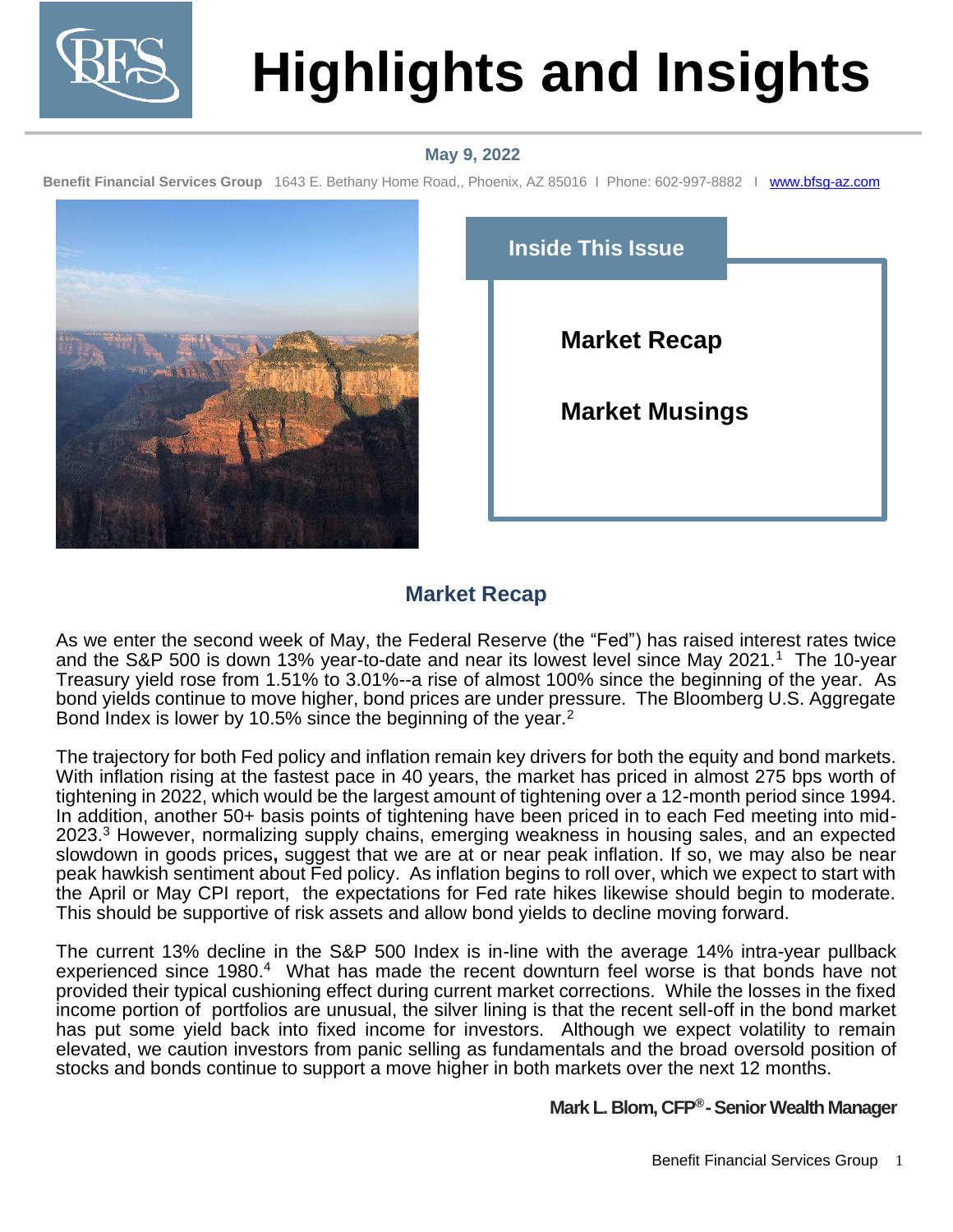## **Market Musings**

## **The Powell Paradox**

On the surface, Fed Chairman Jerome Powell's Wednesday announcement that the Fed would raise the Federal Funds rate by 50 basis points (1/2%) came as no big surprise to the financial markets. It was the first half-point rate hike since 2000. When the Federal Reserve's meeting minutes were announced, the markets took the decision in stride.

It was Chairman Powell's remarks during his press conference after the release of the Fed's meeting minutes that caused the markets to go on a wild ride.<sup>5</sup> He stated that it was likely that two more rate increases of 50 basis points would occur in June and July. In answer to a press question whether they had considered a 75-basis point rise at their June meeting, which the market had expected, he replied they did not. Nor was it on the table for July and August. That unexpected "dovishness" ignited a sharp stock and bond price rally, over the prospects that the Fed would go slow in tightening monetary policy. The Dow Jones Industrial Average ended Wednesday ahead over 900 points and 10-year bond yields fell from a high of 2.97% to  $2.91\%$ .<sup>6</sup>

But things changed radically on Thursday. It is unclear why Mr. Powell wanted to tamp down forecasts of a 75-basis point increase. It may have been that the Fed didn't want to signal that they were in a panic over their inability to tame inflation other than to raise interest rates in larger increments. But here is the rub. By explicitly taking a larger move off the table, the Fed risked producing the opposite effect of what it said it wanted to accomplish, namely, reducing demand *by tightening financial market conditions.* Instead, that big rally in stocks and bonds underpinned the notion that they have the market's back (i.e., wanting to moderate market losses), causing financial conditions to be easier than anticipated, since stocks are a key component of the financial-conditions framework. The rally could loosen the constraints on the economy, the opposite of what Powell intended, and would promote more risk taking.

So, overnight, market participants got the notion that the Fed was inducing easier market conditions that would cool rising interest rates *at the expense of battling inflation,* it's number one priority. On Thursday, stock prices opened sharply lower and continued falling throughout the day. In the end, the Dow lost all and more than it gained the day before.

We have observed in the past how good news can be bad news for asset prices. Frequently, good economic data have been received poorly in markets, due to its presumed negative impact on central banks. That dynamic is being taken to an extreme length right now, when it's possible to frame rising stock prices ("good news") as themselves sending a *bearish signal* ("bad news") given their influence on financial conditions.

### **Thomas J. Steffanci, PhD - Senior Portfolio Manager**

#### **Sources:**

- 1. The S&P 500 is designed to be a leading indicator of U.S. equities and is commonly used as a proxy for the U.S. stock market. Total return as of May 6, 2022.
- 2. The U. S. Aggregate Bond Index is a broad-based index used as a proxy for the U.S. bond market. Total return as of May 6, 2022.
- 3. Source: Bloomberg, CME Group. Fed Funds futures contracts are used to estimate the market's view of the probability of a rate change by the Federal Reserve.